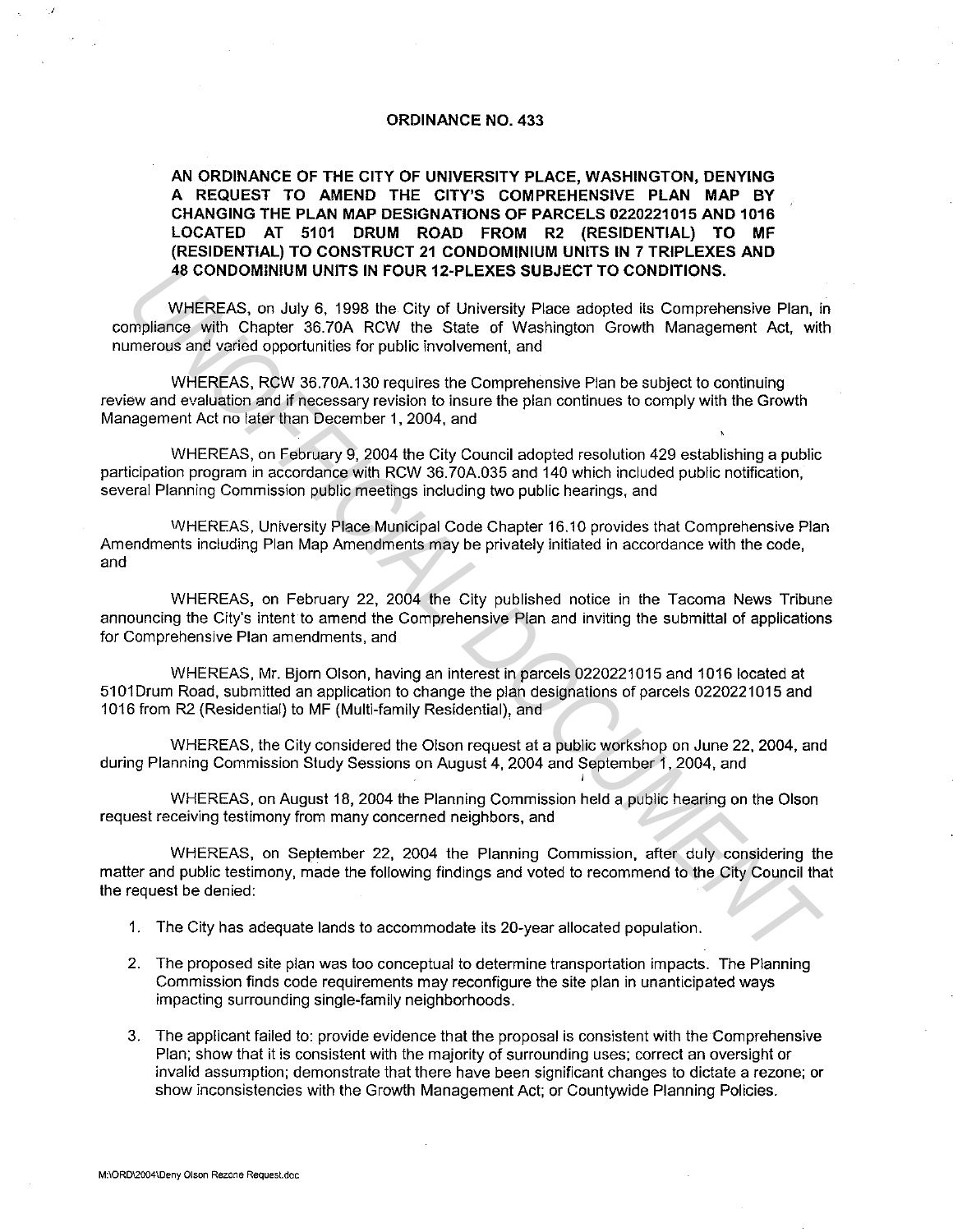- 4. The proposal does not appear to be in the public interest.
- 5. This rezone request should be reconsidered if the applicant can produce a more detailed conceptual site plan, addressing circulation, emergency vehicle access, traffic impacts, tree preservation and height, and

WHEREAS, the University Place City Council held a Public Hearing on November 1, 2004 and a study session to take public comment and discuss the proposed rezone request and,

WHEREAS, the City Council has determined that the Planning Commission's recommendation and associated findings are appropriate; NOW THEREFORE,

**THE CITY COUNCIL OF THE CITY OF UNIVERSITY PLACE, WASHINGTON, DOES ORDAIN AS FOLLOWS:** 

Section 1. Rezone Request Denied to Bjorn Oison File #: APP01-0004. Based on the findings of fact noted above, the request from Mr. Bjorn Olson to amend the plan map / zone map for a 5.7-acre parcel from R-2 (Residential) to MF (Multi-famiiyj iocaied at 5'101 Drum Road, as shown on Exhibit "A" is hereby denied.

Section 2. Severability. If any section, sentence, clause or phrase of this Title shall be held to be invalid or unconstitutional by a court of competent jurisdiction, such invalidity or unconstitutionality shall not affect the validity or constitutionality of any other section, sentence, clause or phrase of this Title. WHEREAS, the City Council has determined that the Planning Commission's recommendation<br> **UNIFICIAL DOCUMENT COUNCIL OF THE CITY OF UNIVERSITY PLACE, WASHINGTON, DOES ORDAIN<br>
THE CITY COUNCIL OF THE CITY OF UNIVERSITY PLACE** 

Section 3. Publication and Effective Date. A summary of this ordinance, consisting of its title, shall be. published in the official newspaper of the City. This ordinance shall be effective five (5) days after its publication.

**PASSED BY THE CITY COUNCIL ON THE** 5TH **DAY OF DECEMBER 2004.** 

Ken Grassi, Mayor

**ATTEST:** 

**APPROVED AS TO FORM:** 

Janean Polkinghorn, City At hmev

Date of Publication: December 9, 2004 Effective Date: December 14, 2004